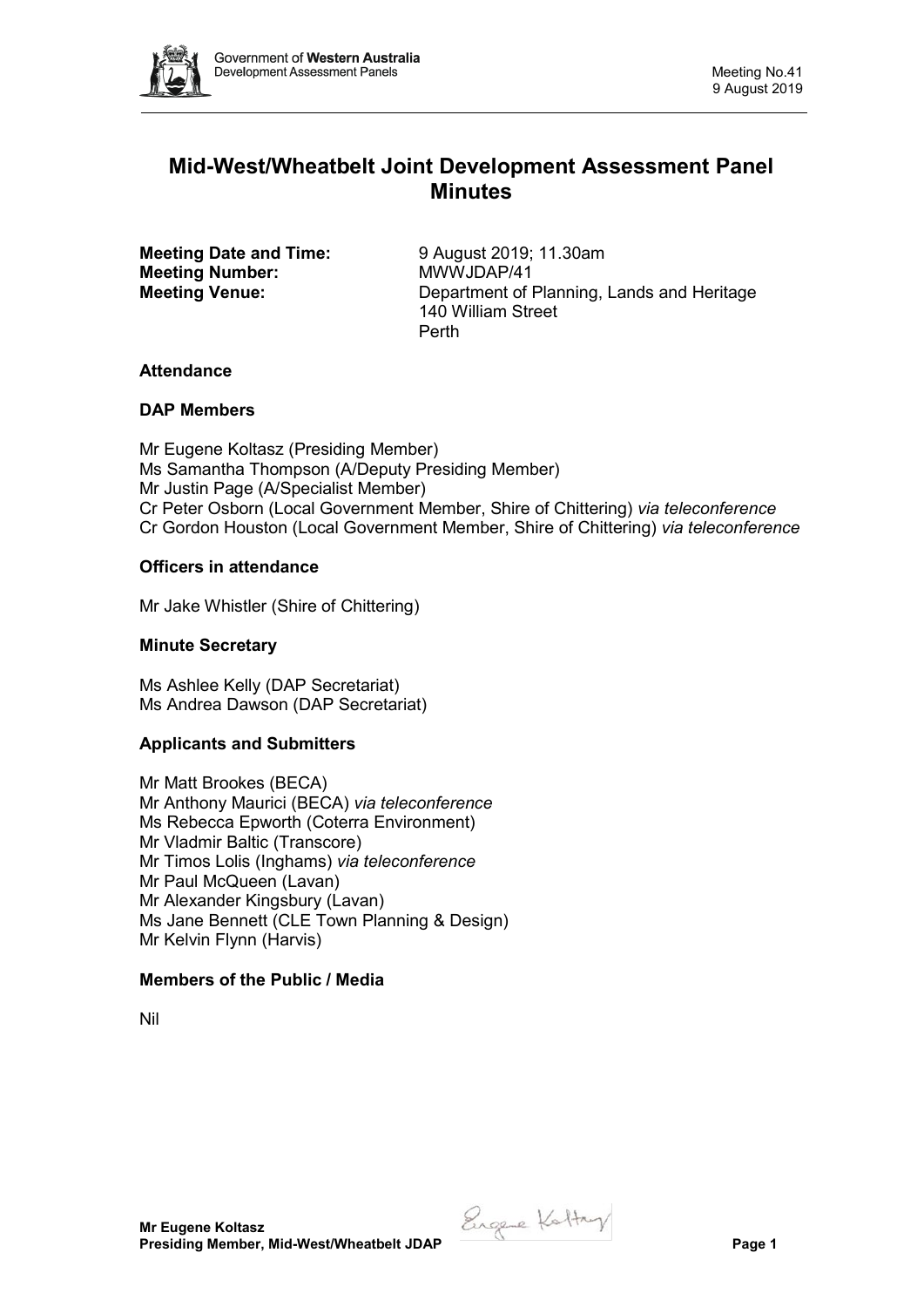

# **1. Declaration of Opening**

The Presiding Member declared the meeting open at 11.31am on 9 August 2019 and acknowledged the traditional owners and pay respect to Elders past and present of the land on which the meeting was being held.

Due to the conflict of interest of the Presiding Member and the unavailability of the Deputy Presiding Member, Mr Eugene Koltasz has been appointed as Presiding Member for this meeting in accordance with regulation 27(3A) of the *Planning and Development (Development Assessment Panel) Regulations 2011*.

The Presiding Member announced the meeting would be run in accordance with the DAP Standing Orders 2017 under the *Planning and Development (Development Assessment Panels) Regulations 2011*.

The Presiding Member advised that in accordance with Section 5.16 of the DAP Standing Orders 2017 which states *'A person must not use any electronic, visual or audio recording device or instrument to record the proceedings of the DAP meeting unless the Presiding Member has given permission to do so.',* the meeting would not be recorded.

# **2. Apologies**

Mr Paul Kotsoglo (Presiding Member) Ms Jacky Jurmann (Deputy Presiding Member) Mr Andrew Mack (Specialist Member)

#### **3. Members on Leave of Absence**

Nil

# **4. Noting of Minutes**

DAP members noted that signed minutes of previous meetings are available on the [DAP website.](https://www.dplh.wa.gov.au/about/development-assessment-panels/daps-agendas-and-minutes)

#### **5. Declaration of Due Consideration**

All members declared that they had duly considered the documents.

#### **6. Disclosure of Interests**

Nil

#### **7. Deputations and Presentations**

- **7.1** Ms Jane Bennett (CLE Town Planning & Design) addressed the DAP against the application at Item 8.1 and responded to questions from the panel.
- **7.2** Mr Paul McQueen (Lavan) addressed the DAP against the application at Item 8.1 and responded to questions from the panel.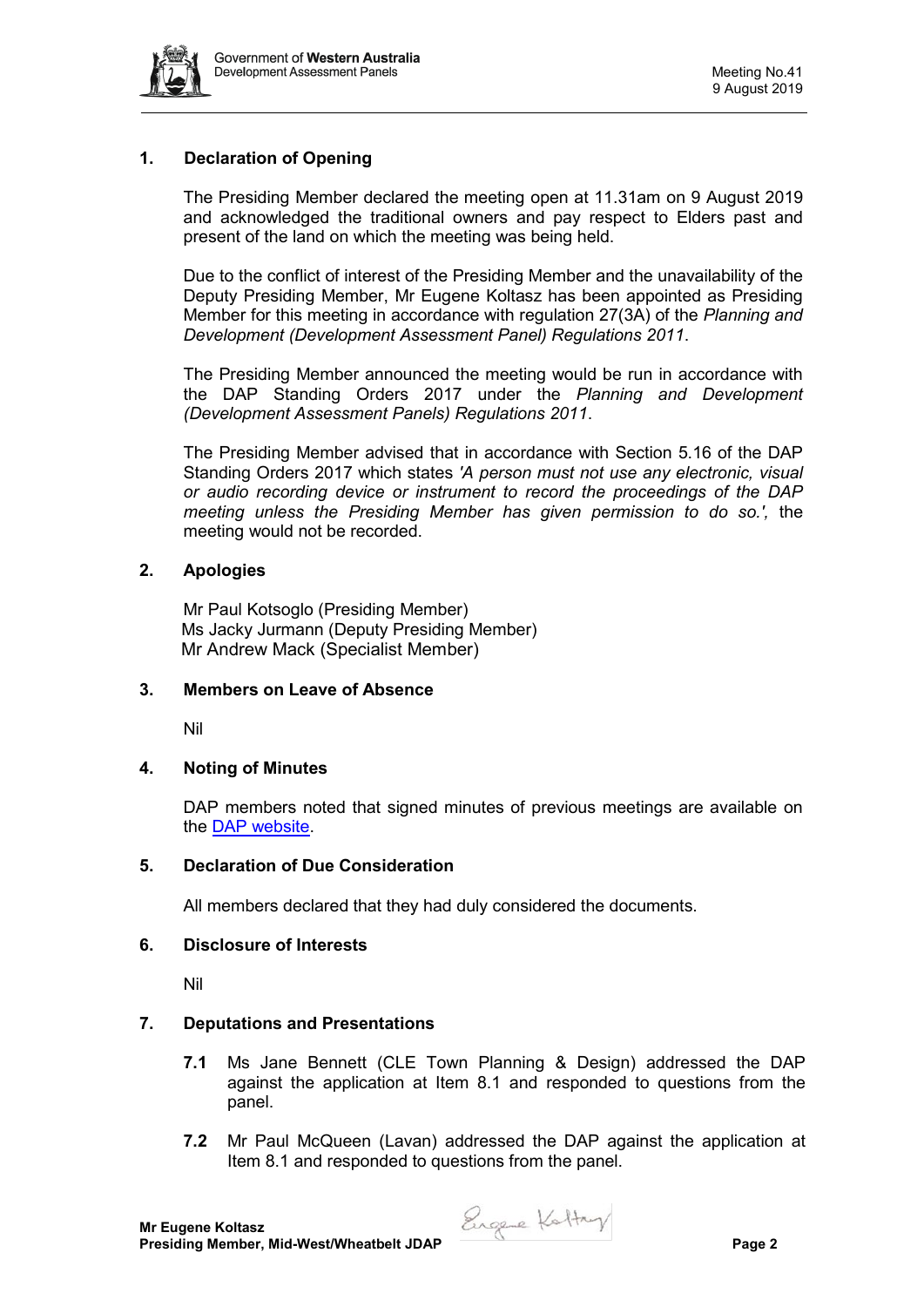

- **7.3** Mr Jake Whistler (Shire of Chittering) addressed the DAP in relation to the application at Item 8.1 and responded to questions from the panel.
- **7.4** Mr Matt Brookes (BECA) responded to questions from the panel.
- **7.5** Ms Rebecca Epworth (Coterra Environment) responded to questions from the panel.

### **8. Form 1 – Responsible Authority Reports – DAP Application**

| 8.1 | <b>Property Location:</b>              | Lot 1809 (757) Brand Highway, Muchea                                      |
|-----|----------------------------------------|---------------------------------------------------------------------------|
|     | <b>Development Description:</b>        | <b>Feed Mill</b>                                                          |
|     | Applicant:                             | <b>BECA</b>                                                               |
|     | Owner:                                 | <b>White Toro Pty Ltd</b><br>as trustee for The Valter Bruno Family Trust |
|     | Responsible Authority:<br>DAP File No: | Shire of Chittering<br>DAP/19/01611                                       |
|     |                                        |                                                                           |

#### **REPORT RECOMMENDATION**

*With the agreement of the mover and seconder the following amendments were made to the report recommendation:* 

(i) *The preamble be amended to reference the use for approval.* 

*Reason: To clarify the specific use for approval and not just the plans under the local planning scheme.*

*(ii) That a new Condition 1 be added and the conditions be renumbered accordingly.* 

*Reason: To provide certainty as to the approval period.*

*(iii) That a new Condition 12(e) (now Condition 13(e)) be added.*

*Reason: To supplement Proposed Landscaping to provide relief and enhance visual amenity from Brand Highway.*

(iv) *That new Conditions 14,15 and 16 (now Conditions 15,16 and 17) be added.*

*Reason: For Condition 15 - Clause 4.9(b) and 4.9(c) of LPS6 requires an appropriate on-site wastewater disposal system. For Condition 16 - Clause 4.9(e) and 5.3.3(b) of LPS6 requires appropriate wastewater management for wastewater. For Condition 17 the existing vegetation on-site provides screening of the development from the Highway and neighbouring properties and all efforts to retain the existing vegetation should be made.*

Engere Kattry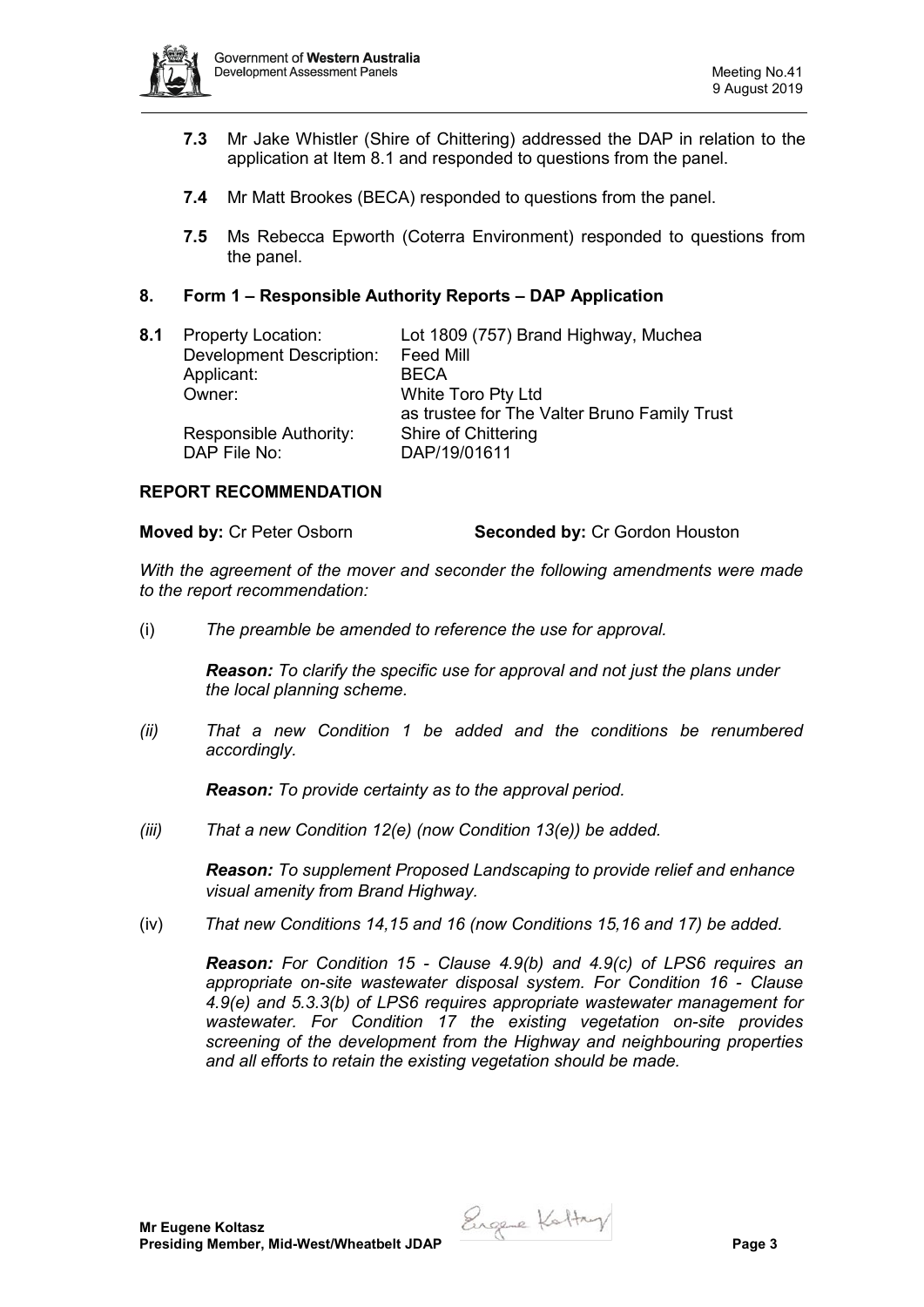

# **REPORT RECOMMENDATION**

**Approve** DAP Application DAP/19/01611 for a feed mill and other incidental uses and accompanying plans provided in Attachment 1 in accordance with Clause 68 Schedule 2 (Deemed Provisions) of the Planning and Development (Local Planning Schemes) Regulations 2015 and the provisions of the Shire of Chittering Local Planning Scheme No. 6 subject to the following conditions as follows:

# **Conditions:**

- 1. This decision constitutes development approval only and is valid for a period of two years from the date of approval. If the subject development is not substantially commenced within the two year period, the approval shall lapse and be of no further effect.
- 2. All development shall be in accordance with the approved plans.
- 3. Prior to occupation or use of the proposed development a pest management plan shall be submitted for approval by the Shire and thereafter implemented to the satisfaction of the Shire.
- 4. Prior to commencement of any works on-site, revised stormwater management plans, details and calculations shall be submitted for approval by the Shire and thereafter implemented, constructed and maintained to the satisfaction of the Shire.
- 5. Prior to commencement of any works on-site and before commencement of any upgrading works to Bore Road, a construction management plan shall be submitted for approval by the Shire and implemented for the duration of the construction of the development and upgrade to Bore Road and its intersection with Brand Highway to the satisfaction of the Shire.
- 6. Prior to commencement of any works on-site, a groundwater report prepared by a suitably qualified consultant shall be submitted for approval by the Shire to determine the actual maximum groundwater level at the development site. The Report shall include appropriate development design details demonstrating how adequate vertical separation between the development and the highest known groundwater level is achieved. The development shall be constructed in accordance with these design details to the satisfaction of the Shire.
- 7. Prior to occupation or use of the proposed development, an operational noise management plan shall be submitted for approval by the Shire and thereafter implemented to the satisfaction of the Shire.
- 8. Prior to occupation or use of the proposed development, engineering drawings and specifications shall be submitted for approval for the upgrade of Bore Road to a sealed standard to the extent illustrated on the approved development plan. Works shall be undertaken in accordance with the approved drawings and specifications and completed to the satisfaction of the Shire prior to occupation or use of the proposed development.
- 9. Prior to occupation or use of the proposed development, the intersection of Bore Road with Brand Highway shall be upgraded to the specifications of Main Roads WA and to the satisfaction of the Shire.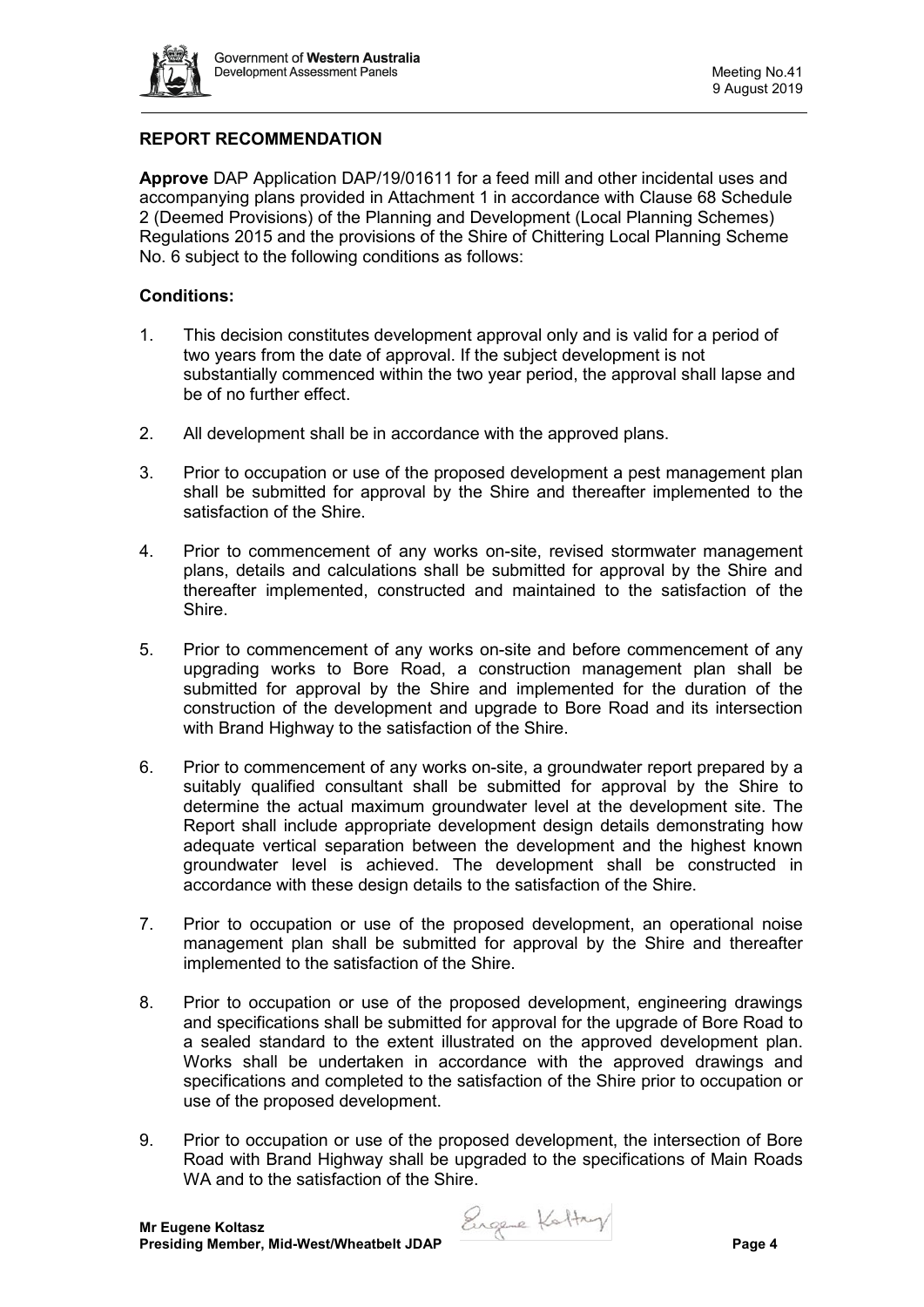

- 10. Prior to occupation or use of the development, a vehicle crossover shall be constructed to the specifications and satisfaction of the Shire.
- 11. The Bushfire Management Plan prepared by Bushfire Prone Planning dated 20 February 2019 and all of the recommendations contained within shall be implemented for the duration of the development to the satisfaction of the Shire.
- 12. Prior to occupation or use of the development, a Section 70A Notification pursuant to the *Transfer of Land Act 1893* (or as amended) must be placed on the title of Lot 1809 Bore Road, Muchea, at the full cost of the applicant, alerting landowners to the existence of the approved Bushfire Management Plan and advising landowners of their obligations in respect to the use and ongoing management of the land to the satisfaction of the Shire.
- 13. Prior to occupation or use of the development, a detailed landscaping plan for the subject site shall be submitted to and approved by the Shire, and shall include the following:
	- (a) the location, number and type of proposed trees and shrubs including plant/tree species and density;
	- (b) Planting for filtration purposes for all drainage swales and drainage infrastructure;
	- (c) details of any fencing proposed being provided behind perimeter landscaping;
	- (d) shade trees being provided within car parking areas at a minimum ratio of one shade tree for every four car parking bays or part thereof.
	- (e) screen planting be provided along the Brand Highway frontage consistent with screen planting along the eastern side of Brand Highway.

The approved Landscaping Plan shall be fully implemented prior to occupation or use of the development and maintained thereafter to the satisfaction of the Shire.

- 14. All exterior lighting associated with the development shall comply with Australian Standard 4282:2019 'Control of the obtrusive effects of outdoor lighting' for the duration of the development to the satisfaction of the Shire.
- 15. Prior to the occupation or use of the proposed development, a Land Capability Assessment be provided to determine a suitable Aerobic Treatment Unit (ATU) for on-site effluent disposal to the specifications of the Department of Health and satisfaction of the Shire.
- 16. Prior to the occupation or use of the proposed development, the design and construction of the evaporation pond and preparation and implementation of a Wastewater Management Plan are to be to the specifications of the Department of Health and satisfaction of the Shire.
- 17. Prior to the occupation or use of the proposed development, a Vegetation and Tree Retention Management Plan be prepared and implemented to the satisfaction of the Shire.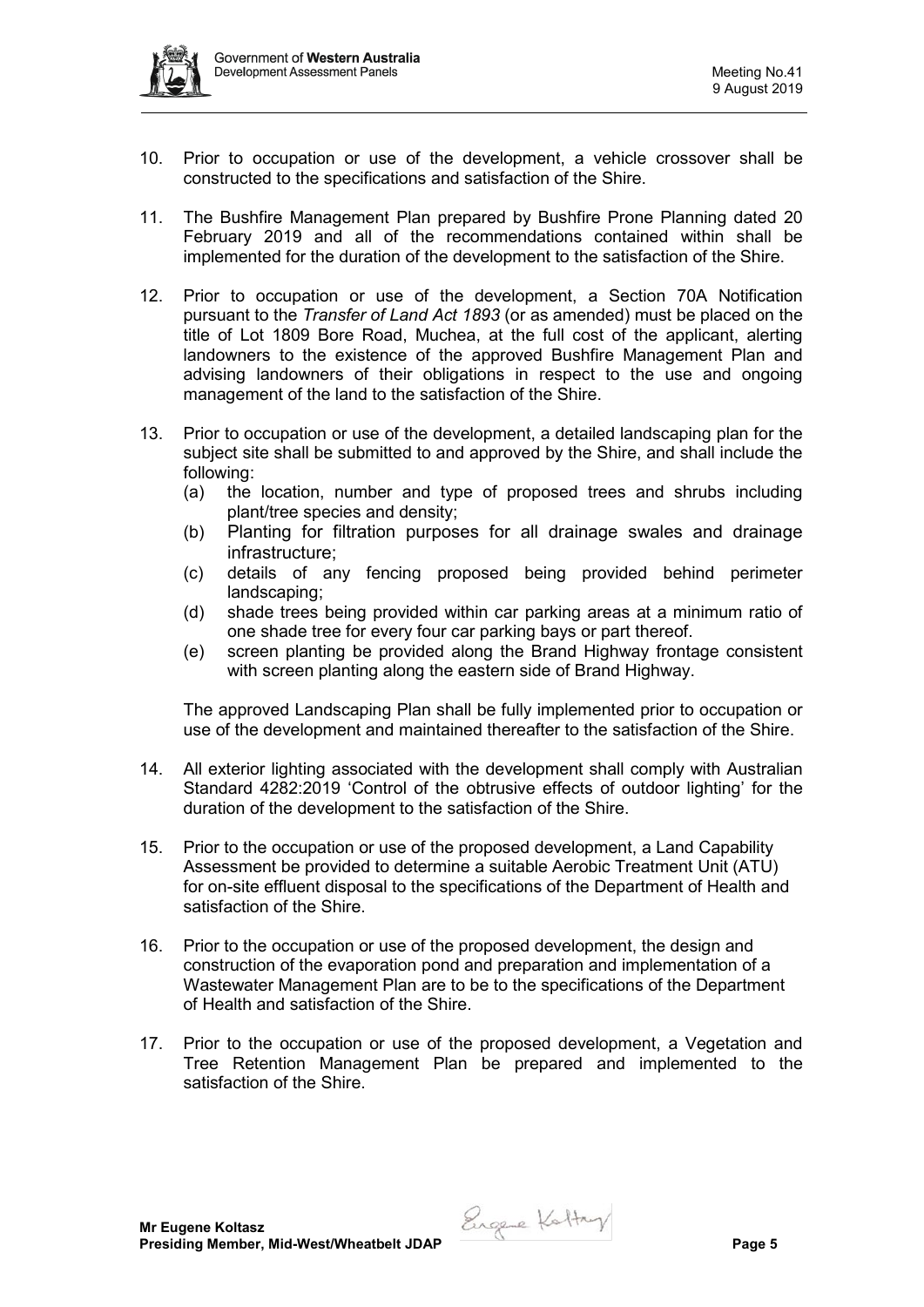

# **Advice Notes**

- 1. With regard to the pest management plan, the applicant is advised that pests to be controlled include, but are not limited to, insects, weeds, vectors, vermin, feral animals and birds.
- 2. With regard to the Stormwater Management Plan, the applicant is advised that location details of conveyance swales and basins are required in addition to detailed sectional diagrams of the swales and basins which should demonstrate water treatment (biofiltration) measures. Details of the water management associated with the truck wash shall also be included in the Stormwater Management Plan.
- 3. With regard to the construction management plan, the applicant is advised to ensure measures are proposed to allow continual access of Bore Road to the general public and include measures to appropriately manage construction waste, dust, and noise.
- 4. With regard to the Groundwater Report, the applicant is advised that the development should be designed to consider the Western Australian Planning Commission's 'Better Urban Water Management' which recommends a 1.2m horizontal separation distance between the highest known groundwater level and building floor slabs.
- 5. With regard to the operational noise management plan, the applicant is advised that the Plan shall include noise suppression measures including, but not limited to those recommended in the Environmental Noise Impact Assessment prepared by Talis dated April 2019, to ensure ongoing compliance with the *Environmental Protection (Noise) Regulations 1997* is achieved.
- 6. With regard to the upgrade to the intersection of Bore Road with Brand Highway, it is advised that engineering drawings and specifications are to be submitted to Main Roads WA for approval. The upgrade to the intersection is to be in accordance with the approved engineering drawings and specifications.
- 7. With regard to the use of Bore Road by Restricted Access Vehicles (RAVs) associated with the approved development, the applicant is advised that all applications to allow RAV access on local roads are to be submitted and approved by Main Roads WA.
- 8. The applicant is advised to comply with all relevant laws relating to works associated with power infrastructure. The applicant is encouraged to contact Western Power for further details.

**REASON:** In accordance with details contained in the Responsible Authority Report and Amending Motion.

#### **The Report Recommendation was put and CARRIED (4/1)**

- 
- For: Mr Eugene Koltasz Mr Justin Page Cr Peter Osborn Cr Gordon Houston